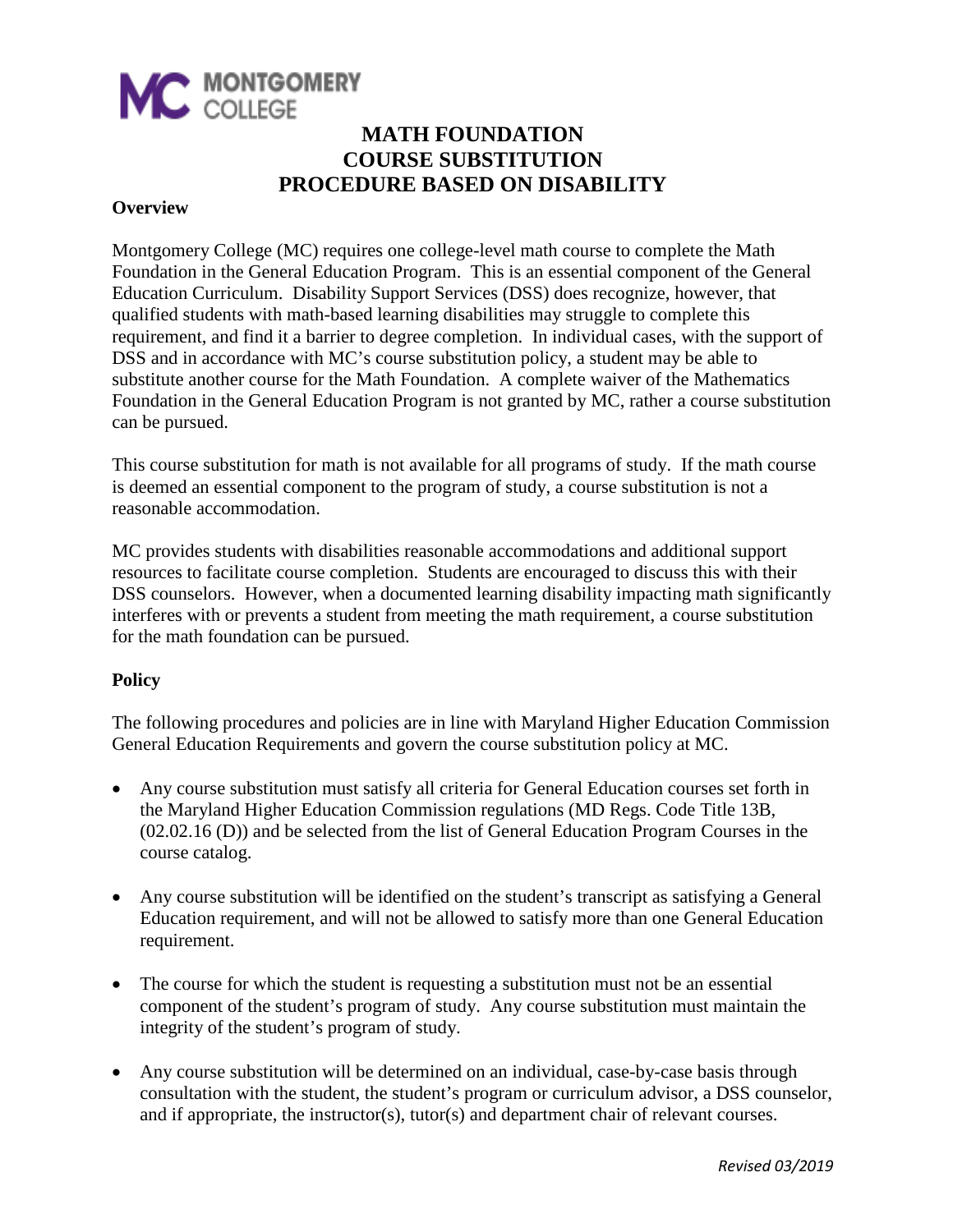- Any course substitution will not reduce the number of credits needed to complete the student's program of study.
- Substitutions approved for purposes of General Education will not be extended automatically to the degree or certificate requirements of the student's curriculum.
- The student must provide to a DSS counselor recent documentation of the disability by a qualified specialist, including the impact of the disability on the course work or subject area in question (math).
- A DSS counselor must provide written support of the student's substitution request.
- The student can provide documentation that he/she has made a good faith effort to complete the requirements using all reasonable support services/accommodations, and supporting documentation from tutors, instructors, and support services personnel or other relevant sources when appropriate.

#### **Approved Courses**

The courses the General Education Appeals Committee will consider as possible substitution for the math foundation course\* include:

| <b>ANTH 215:</b> | Human Evolution and Archaeology       |
|------------------|---------------------------------------|
| <b>AOSC 100:</b> | Weather and Climate                   |
| <b>ASTR 101:</b> | <b>Introductory Astronomy</b>         |
| <b>BIOL</b> 105: | <b>Environmental Biology</b>          |
| <b>CHEM 109:</b> | <b>Chemistry and Society</b>          |
| <b>ECON 105:</b> | <b>Basic Economics</b>                |
| <b>ECON 201:</b> | Principles of Economics I             |
| <b>GEOG 124:</b> | <b>Physical Geography</b>             |
| <b>NUTR 101:</b> | <b>Introduction to Nutrition</b>      |
| <b>PHIL 101:</b> | Introduction to Philosophy            |
| <b>PHIL 190:</b> | <b>Elementary Logic and Semantics</b> |
| <b>PHOT 161:</b> | Introduction to Digital Photography   |
| <b>PSYC</b> 102: | General Psychology                    |

\* Please note the above list is not exhaustive. The course the student wishes to use to substitute math must be on the general education list, approved by the curriculum advisor, and maintain the integrity of the student's program of study.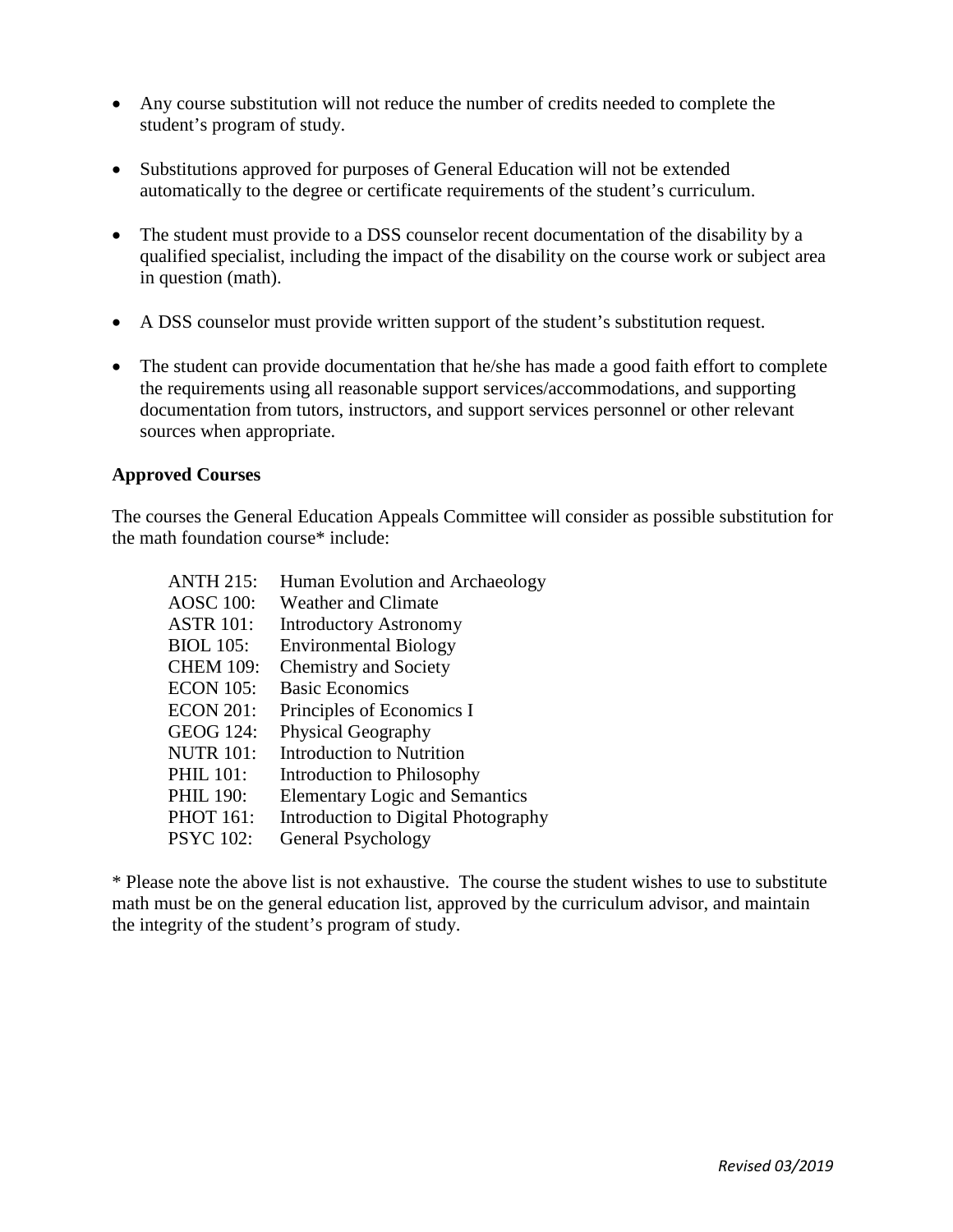### **Procedure**

The procedure to request this accommodation is as follows:

- 1. The student must be registered with DSS, and have a discussion with a DSS counselor. The student must have appropriate documentation of a math-based learning disability; this is typically in the form of a psychoeducational or neuropsychological assessment that includes test administration data, speaks to the student's math performance and aptitude, provides a diagnosis by a qualified professional, and identifies recommended academic accommodations that may facilitate access to math. This testing is confidential (it is NOT forwarded to the General Education committee). If a student has never had testing completed, and suspects that they may have a learning disability in math, they are encouraged to ask DSS for referrals to local professionals who do appropriate testing.
- 2. Complete the Course Substitution forms.
- 3. Meet with the program or curriculum advisor to discuss an appropriate course substitution and obtain departmental approval for the substitution. The major advisor will complete a section of the Course Substitution request and sign the document, in support of the course as a substitution for the Math Foundation.
- 4. The student must include a written statement. This statement will include:
	- a. The student's experience with math and learning math in relation to their disability.
	- b. The number of attempts the student has completed to meet the Math Foundation at the college level.
	- c. The support services and accommodations used in previous attempts (if applicable).
	- d. The course or class they wish to use as a substitution and why this is an appropriate substitution for math.
- 5. The student will submit the completed packet to their DSS counselor. All relevant information will be reviewed by the DSS office and forwarded to the General Education Appeals committee members for a signature. The student will be notified of a decision within two weeks of the request.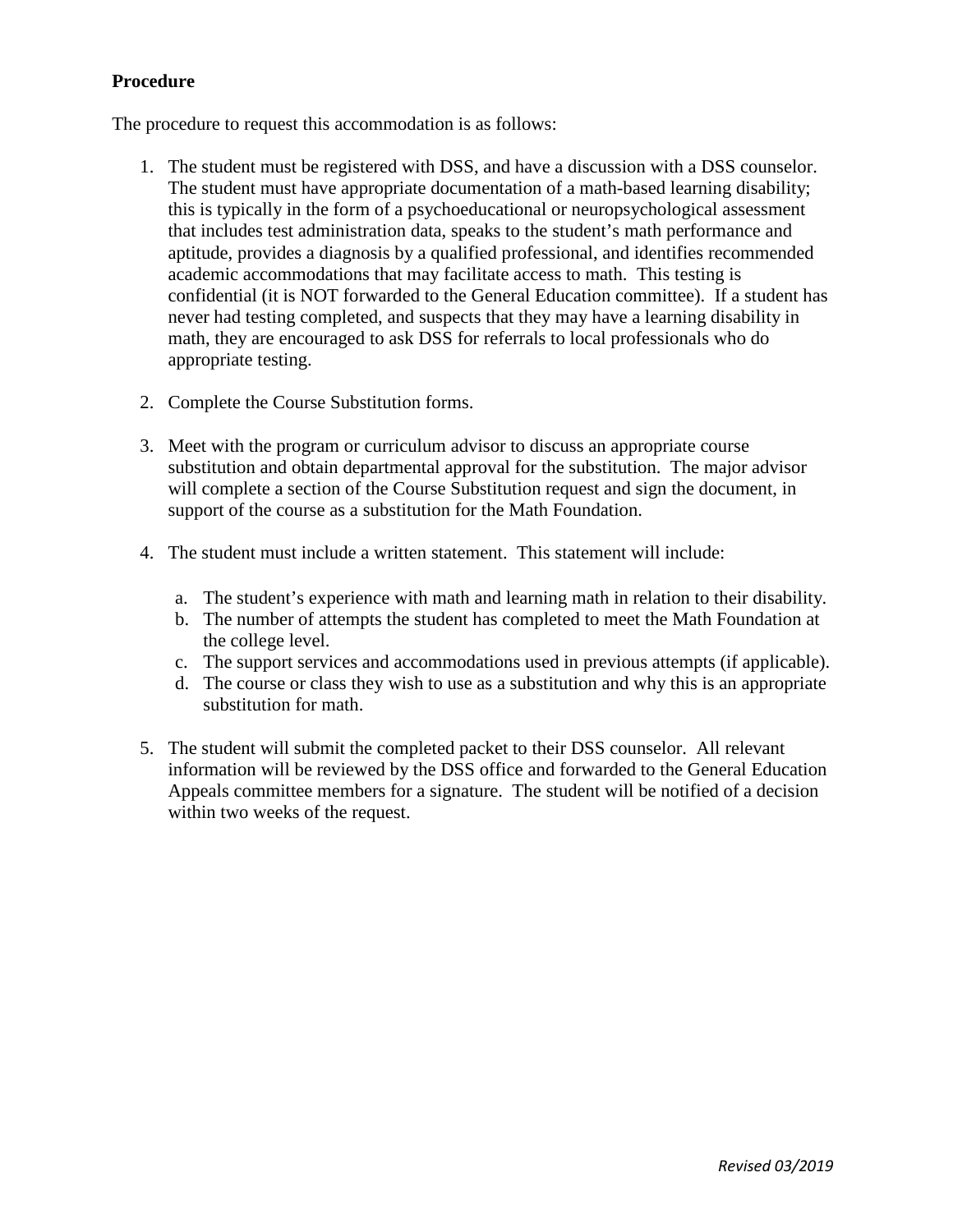

## **GENERAL EDUCATION COMMITTEE & DISABILITY SUPPORT SERVICES Math Foundation Course Substitution Request Based on Disability**

| I request a substitution of (name of course):                      |  |
|--------------------------------------------------------------------|--|
| for the Math Foundation in (curriculum name and number):           |  |
|                                                                    |  |
| I have attached all supporting documentation:                      |  |
| <b>Completed Math Foundation Course Substitution Request Form</b>  |  |
| <b>Personal Statement</b>                                          |  |
| Graduation Audit and/or completed Program of Study (POS) worksheet |  |
|                                                                    |  |

I have discussed, with a counselor, that this substitution is honored at Montgomery College. I will need to discuss how this math course substitution affects my major at my transfer institution.

| <b>Student Signature</b> |  |
|--------------------------|--|
|--------------------------|--|

*(For office use only) Date Received***\_\_\_\_\_\_\_\_\_\_\_\_\_\_\_\_\_\_\_\_\_\_\_\_\_\_\_\_\_\_\_\_\_\_\_** *Date Approved* **\_\_\_\_\_\_\_\_\_\_\_\_\_\_\_\_\_\_\_\_\_**